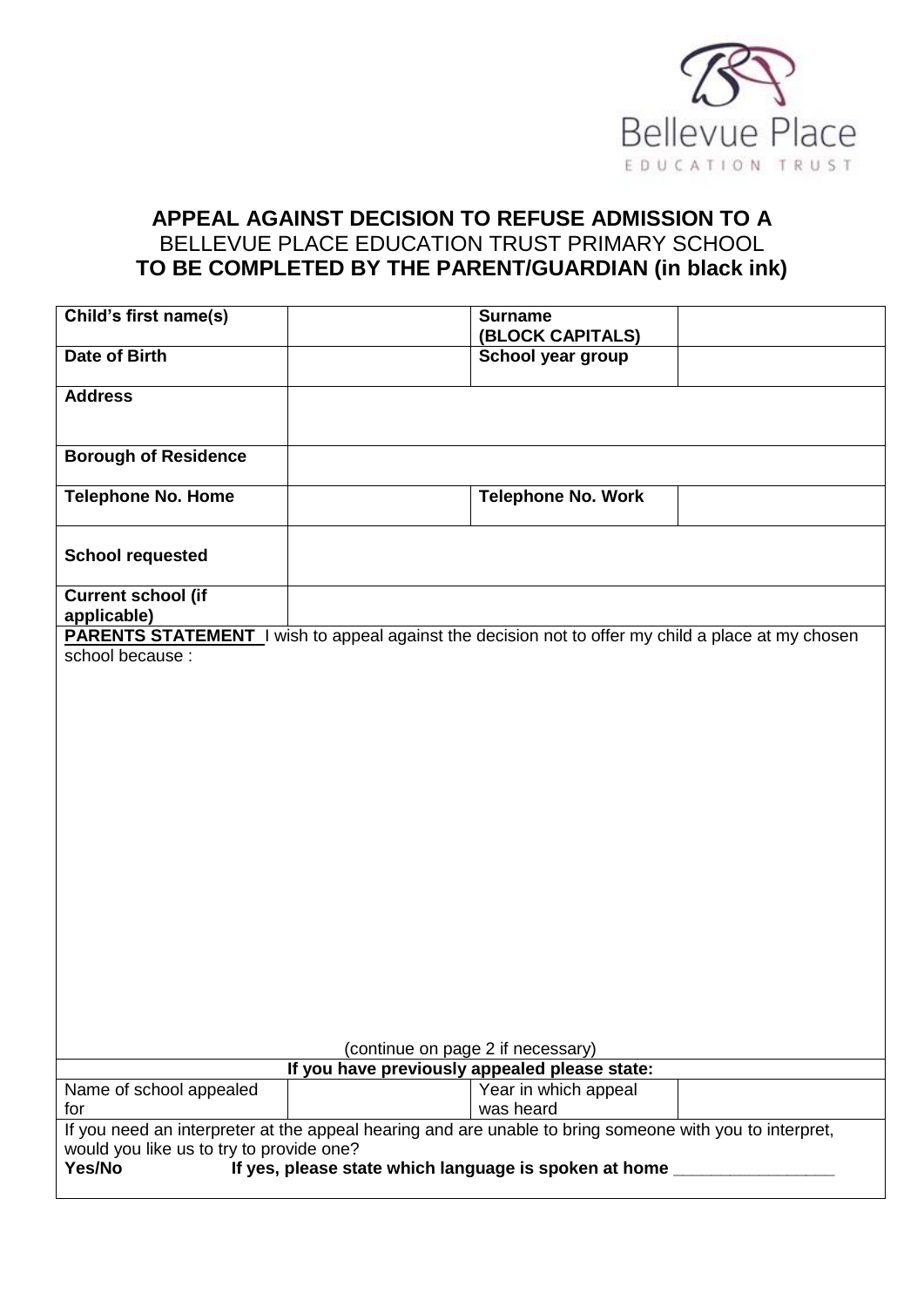| <b>CHILD'S FIRST NAME</b>                                                 | <b>SURNAME</b> |             |
|---------------------------------------------------------------------------|----------------|-------------|
| Parents' statement continued                                              |                |             |
|                                                                           |                |             |
|                                                                           |                |             |
|                                                                           |                |             |
|                                                                           |                |             |
|                                                                           |                |             |
|                                                                           |                |             |
|                                                                           |                |             |
|                                                                           |                |             |
|                                                                           |                |             |
|                                                                           |                |             |
|                                                                           |                |             |
|                                                                           |                |             |
|                                                                           |                |             |
|                                                                           |                |             |
|                                                                           |                |             |
|                                                                           |                |             |
|                                                                           |                |             |
|                                                                           |                |             |
|                                                                           |                |             |
|                                                                           |                |             |
|                                                                           |                |             |
|                                                                           |                |             |
|                                                                           |                |             |
|                                                                           |                |             |
|                                                                           |                |             |
|                                                                           |                |             |
|                                                                           |                |             |
|                                                                           |                |             |
|                                                                           |                |             |
|                                                                           |                |             |
|                                                                           |                |             |
|                                                                           |                |             |
|                                                                           |                |             |
|                                                                           |                |             |
|                                                                           |                |             |
|                                                                           |                |             |
|                                                                           |                |             |
| <b>Signature of</b>                                                       |                | <b>Date</b> |
| parent(s)/guardian(s)                                                     |                |             |
|                                                                           |                |             |
| Name(s) of                                                                |                |             |
| parent(s)/guardian(s)                                                     |                |             |
|                                                                           |                |             |
|                                                                           | Please print   |             |
| PLEASE TAKE OR SEND THIS FORM TO THE SCHOOL YOU ARE APPEALING FOR A PLACE |                |             |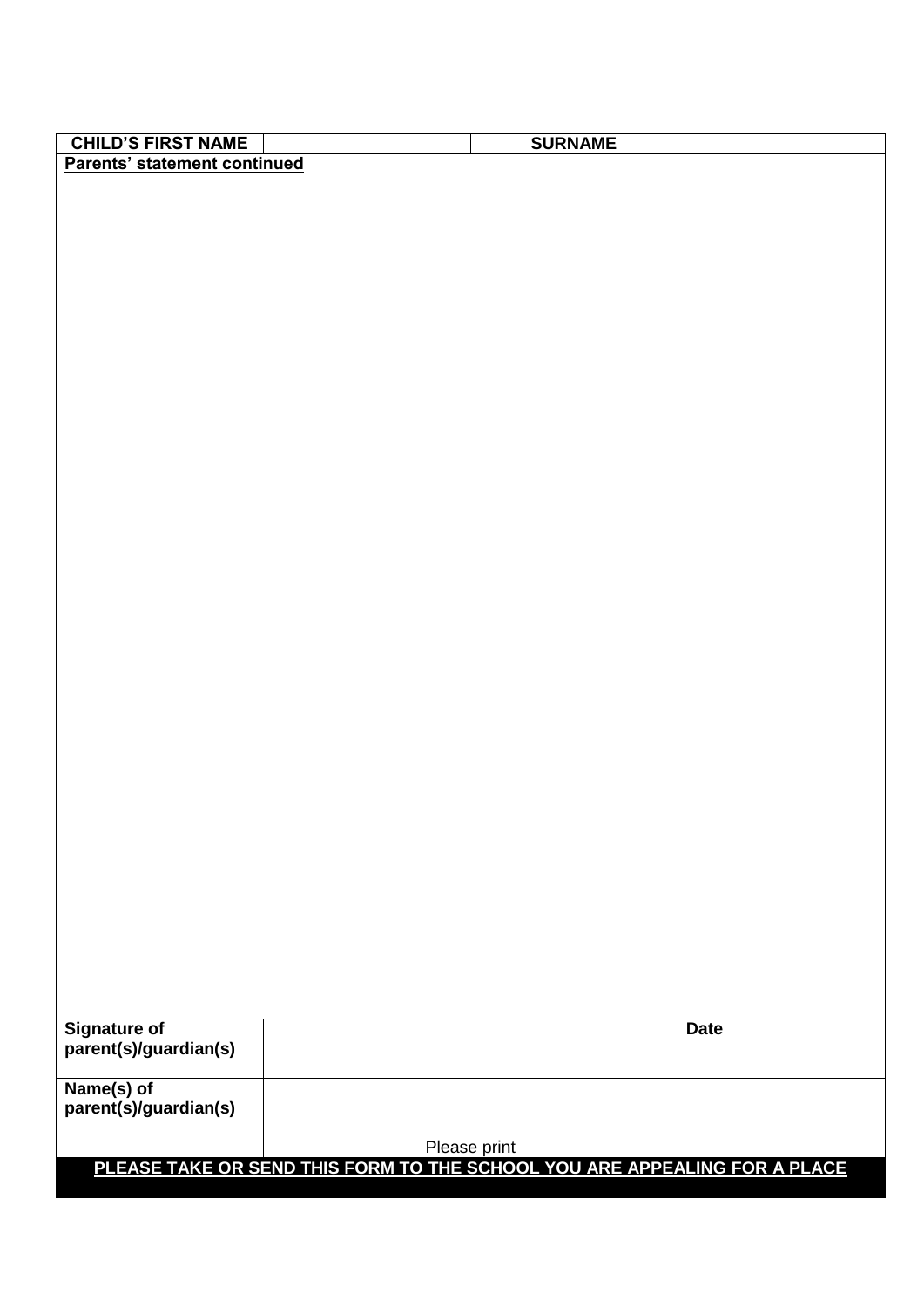## **APPEALS AGAINST ADMISSION DECISIONS GUIDANCE NOTES**

If your child has been refused a place at the school you wanted for him/her, you have the right to appeal against the decision under the 1998 School Standards and Frameworks Act.

## **WHO WILL HEAR YOUR APPEAL**

Your appeal will be heard by an independent panel the members of which will be :

- People who have experience in education; who are familiar with educational conditions in the community; or who are parents of registered pupils at a school
- People who are eligible to be lay members. This means people without personal experience in the management of any school or the provision of education in any school (disregarding experience as a school governor or in any other voluntary capacity)

The independent panel will be guided by the School Admissions Code

If you want to appeal against the decision not to allow your child to attend the school of your choice, you should return this form, giving reasons for your appeal, to the School you have been refused a place, as soon as possible and not later than 20 days from the date of the decision against which you are appealing was made.

This is what will happen next:

- 1. You will be told 10 school days in advance where and when your appeal is to be heard.
- 2. You will be invited to attend the hearing and, you may be accompanied by a friend or be represented. If you cannot attend the appeal your written appeal will be heard in your absence.
- 3. 5 days before the hearing you will be sent a written summary of the School's case and the reasons for the decision against which you are appealing.
- 4. The proceedings, which will be as informal as possible, will normally be as follows:
	- (i) case for the school;<br>(ii) guestioning by the p
	- questioning by the parent and panel;
	- (iii) the case for the parent;
	- (iv) questioning by School and panel;
	- (v) reply and summing up by School;
	- (vi) summing up by the parent.

You are strongly advised to name/and accept a place for any lower preference offer even though you may be appealing for your first preference school in case the panel do not uphold your appeal.

### **APPEAL DECISION**

### **The decision of independent appeal panels is binding on the school**

In coming to their decisions, the independent appeal committees have to take into account:

- a) the wishes of parents;
- b) the arrangements for admissions published by the school which include the number of children the school has authorised to be admitted and other criteria for admission. The admissions criteria for the school can be obtained the school web site, from the School Office and is included in the LA Primary School's Admissions booklet, which can be obtained from the local authority.